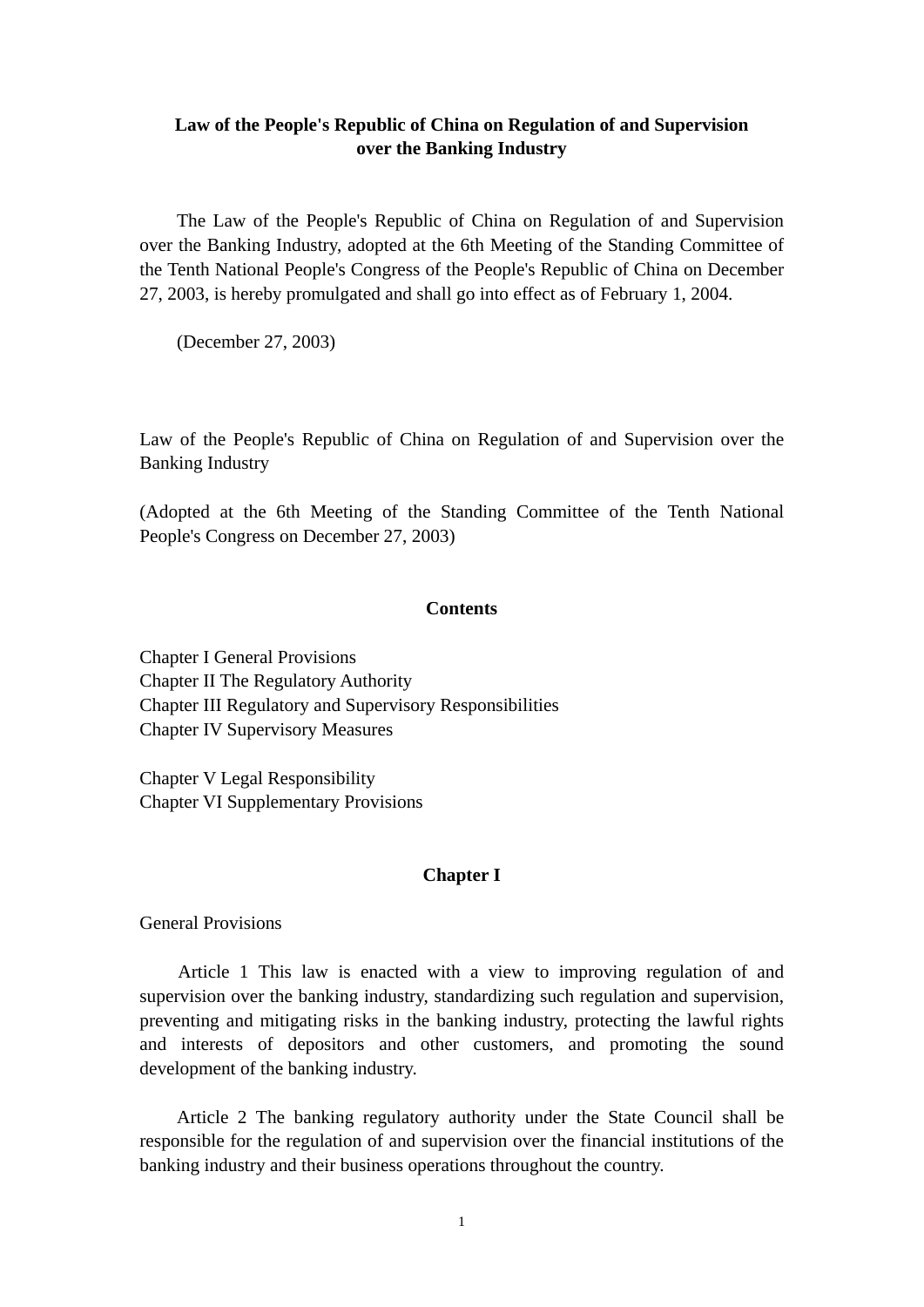For purposes of this law, the "financial institutions of the banking industry" refer to the financial institutions established in the People's Republic of China that receive deposits from the general public, including, among others, commercial banks, urban credit cooperatives and rural credit cooperatives, and policy banks.

 The provisions of this Law pertaining to the regulation of and supervision over the financial institutions of the banking industry are applicable to the regulation and supervision of the financial asset management companies, trust and investment corporations, finance companies and financial leasing companies established in the territory of the People's Republic of China and other financial institutions established with the approval of the banking regulatory authority under the State Council.

 The banking regulatory authority under the State Council shall, in accordance with the relevant provisions of this Law, regulate and supervise the financial institutions that, upon its approval, are established outside the People's Republic of China, as well as the business operations conducted abroad by the financial institutions mentioned in the preceding two paragraphs.

 Article 3 The objectives of regulation of and supervision over the banking industry are to promote the lawful, sound and steady operation of the banking industry and preserve public trust in the industry.

 The banking industry shall be regulated and supervised in such a way as to protect fair competition in the industry and increase the competitiveness of the industry.

 Article 4 When exercising regulation and supervision, the banking regulatory authority shall follow the principles of law-abiding openness, impartiality and efficiency.

 Article 5 Performance of the duties of supervision in accordance with law by banking regulatory authority and its staff members engaged in supervision shall be protected by law. Local governments, government departments at various levels, public organizations and individuals shall not interfere.

 Article 6 The banking regulatory authority under the State Council shall establish a mechanism with the People's Bank of China and other financial regulatory authorities under the State Council for sharing supervisory information.

 Article 7 The banking regulatory authority under the State Council may establish a cooperative mechanism of supervision with the banking regulatory authorities in other countries or regions for cross-border supervision.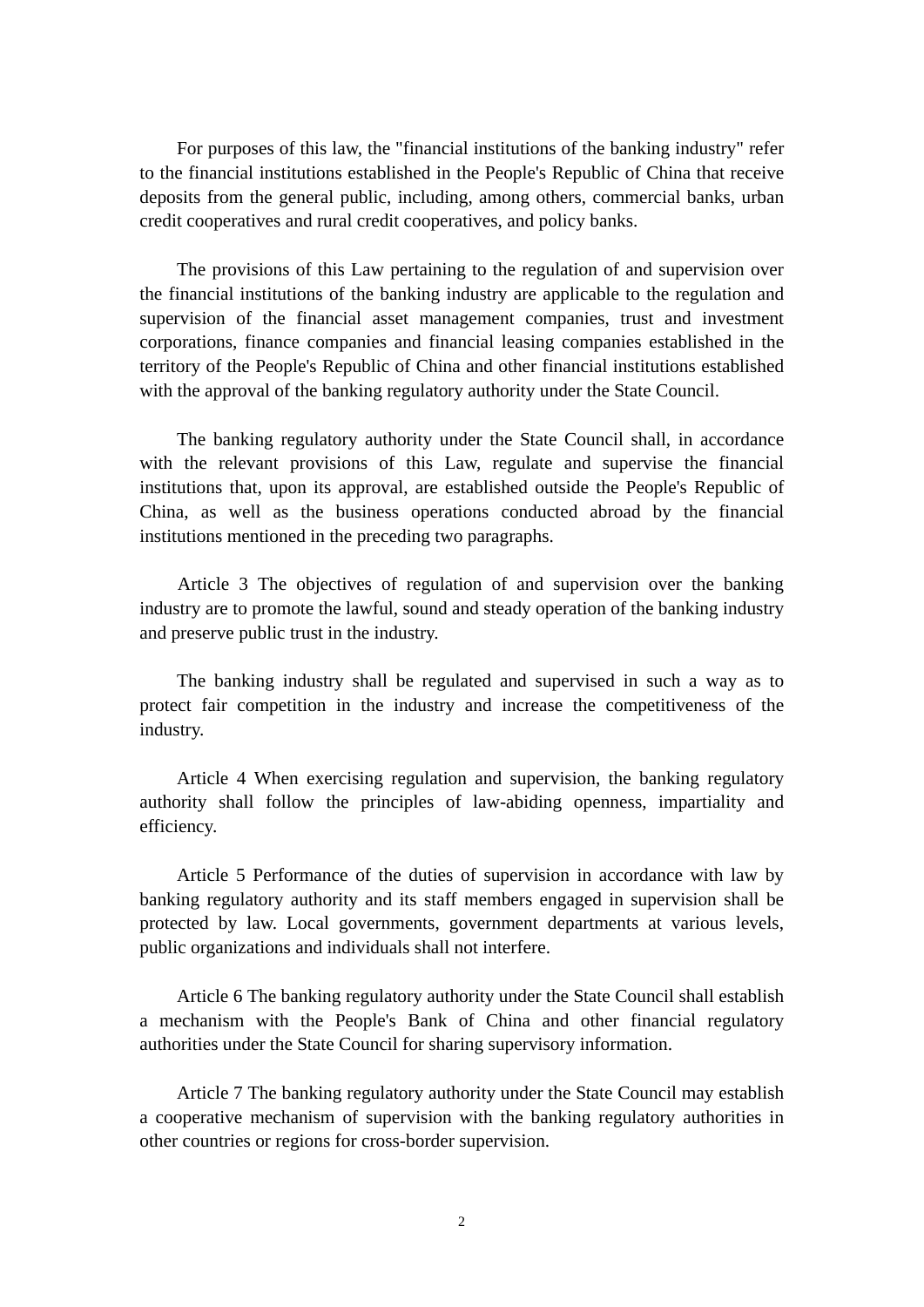### **Chapter II**

The Regulatory Authority

 Article 8 In light of the need to perform its duties, the banking regulatory authority under the State Council may set up local offices. It shall exercise unified leadership and administration of such offices.

 The local offices of the banking regulatory authority under the State Council shall perform their supervisory duties within the scope authorized by the said authority.

 Article 9 The staff members of the banking regulatory authority who are engaged in supervision shall have the professional knowledge and work experience commensurate with the positions they are holding.

 Article 10 Staff members of the banking regulatory authority shall be devoted to their duties, act in accordance with law and be impartial and honest; they shall not take advantage of their positions to seek illegitimate benefits, or concurrently hold positions in enterprises such as financial institutions.

 Article 11 Staff members of the banking regulatory authority shall, in accordance with law, guard State secrets, and it is incumbent upon them to guard the secrets of the financial institutions of the banking industry and of the parties subject to their supervision.

 For exchanging supervisory information with the banking regulatory authorities of other countries and regions, the banking regulatory authority under the State Council shall make arrangements for preserving the confidentiality of information.

 Article 12 The banking regulatory authority under the State Council shall make public its supervisory procedures, and establish a supervisory responsibility system and an internal supervisory system.

 Article 13 Local governments and the relevant government departments at various levels shall cooperate with and provide assistance to the banking regulatory authority when the latter deals with risks confronted by financial institutions of the banking industry, investigates and handles violations of law in finance, and exercises supervision in other manners.

 Article 14 The auditing, supervisory and other departments under the State Council shall, in accordance with the provisions of relevant laws, oversee the activities of the banking regulatory authority under the State Council.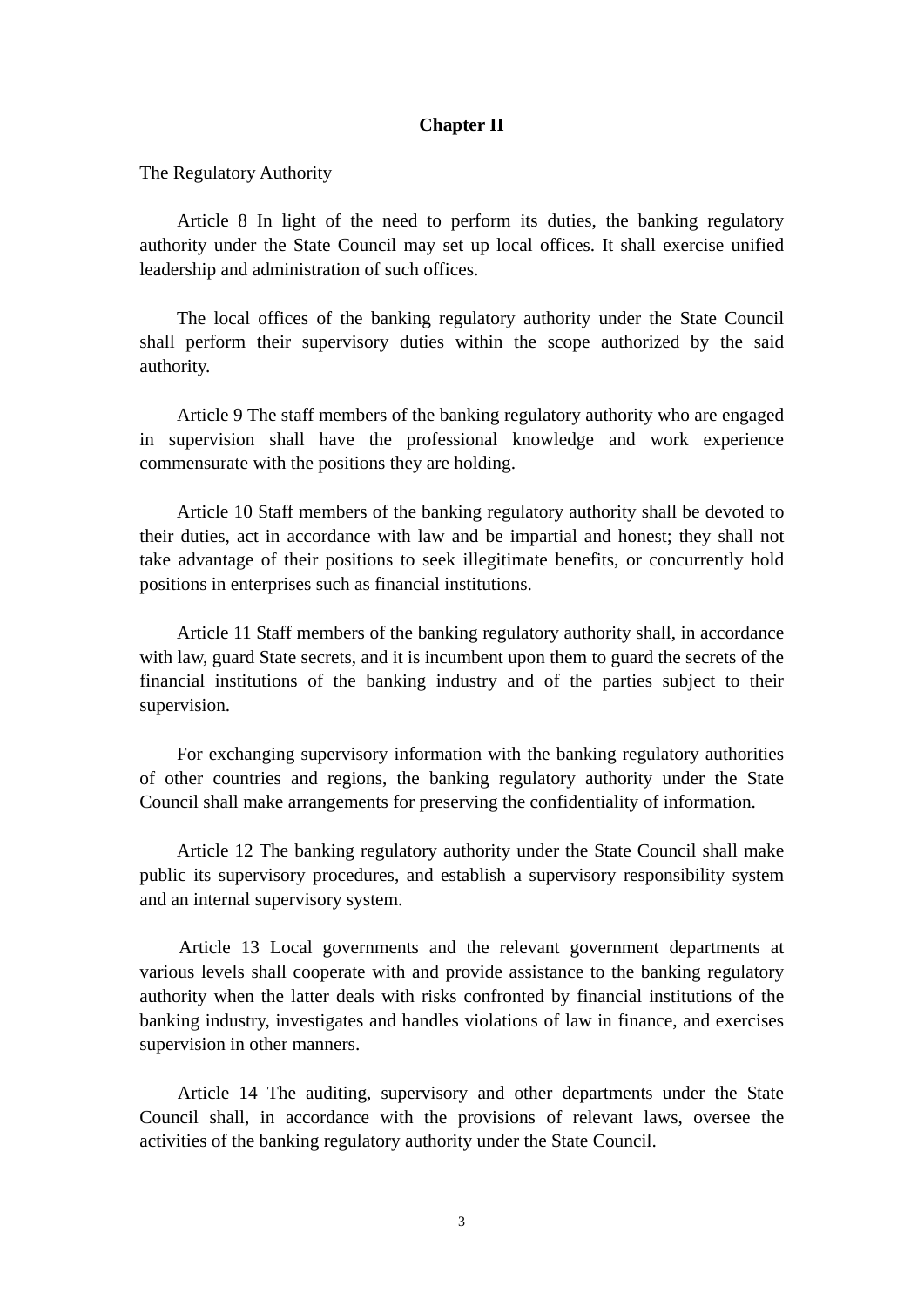#### **Chapter III**

Regulatory and Supervisory Responsibilities

 Article 15 The banking regulatory authority under the State Council shall, in accordance with laws and administrative regulations, formulate and promulgate supervisory rules and regulations governing the financial institutions of the banking industry and their business activities.

 Article 16 The banking regulatory authority under the State Council shall, in accordance with the requirements and procedures provided for in laws and administrative regulations, examine, before giving approval, the establishment, change, termination and business scope of financial institutions of the banking industry.

 Article 17 Where an application is submitted for the establishment of a financial institution of the banking industry and where such an institution intends to replace a shareholder that holds more than the specified percentage of the total amount of capital or shares, the banking regulatory authority under the State Council shall examine the source of capital, financial strength, ability to replenish capital and integrity of the shareholders.

 Article 18 The types of services offered by a financial institution of the banking industry within its business scope shall, in accordance with relevant regulations, be subject to examination and approval by the banking regulatory authority under the State Council or be submitted to the authority for the record. With regard to the types of services that are subject to examination and approval or to being put on record, the banking regulatory authority under the State Council shall, in accordance with relevant laws and administrative regulations, formulate regulations and make them known to the public.

 Article 19 Without approval by the banking regulatory authority under the State Council, no institution or individual may establish a financial institution of the banking industry or engage in business activities of such an institution.

 Article 20 The banking regulatory authority under the State Council shall exercise control of the qualifications for the positions of the directors and senior managers of the financial institutions of the banking industry. Specific measures in this regard shall be formulated by the banking regulatory authority under the State Council.

 Article 21 The rules of prudent operation of the financial institutions of the banking industry shall be stipulated in laws or administrative regulations, and they may also be formulated by the banking regulatory authority under the State Council in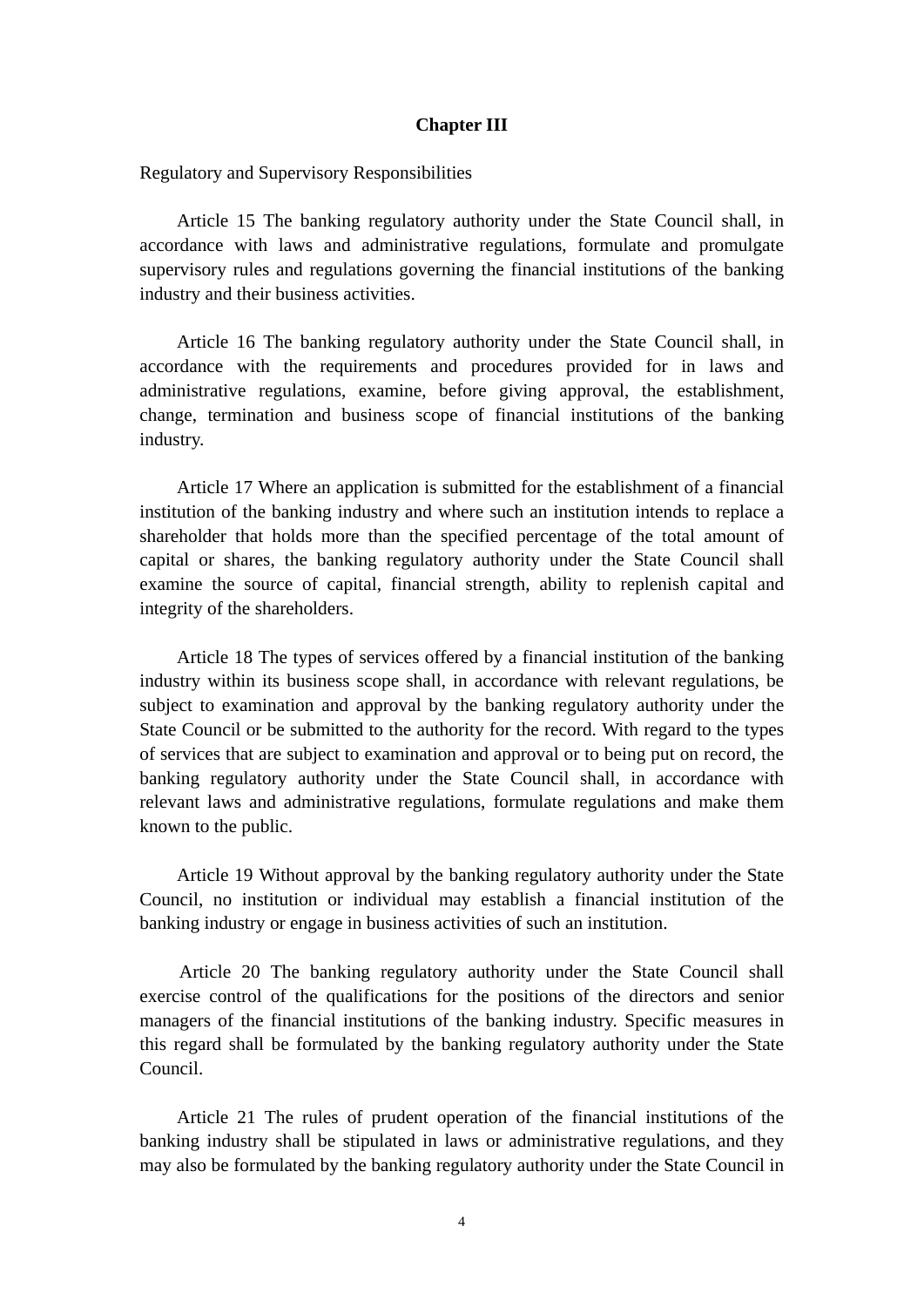accordance with relevant laws and administrative regulations.

 The rules of prudent operation mentioned in the preceding paragraph shall cover, among other things, risk management, internal control, capital adequacy, asset quality, loan loss provisioning, risk concentration, connected transactions, and liquidity management of assets.

 The financial institutions of the banking industry shall strictly observe the rules of prudent operation.

 Article 22 The banking regulatory authority under the State Council shall, within a prescribed period of time, make a decision of approval or disapproval in writing in response to the following applications; if it makes a decision of disapproval, it shall explain the reasons why:

 (1) for the establishment of a financial institution of the banking industry, it is six months from the date it receives the application documents;

 (2) for the change or termination of a financial institution of the banking industry, for the business scope or for offering more types of services within the business scope, it is three months from the date it receives the application documents; and

 (3) for examination of the qualifications of a director or senior manager, it is 30 days from the date it receives the application documents.

 Article 23 The banking regulatory authority shall conduct off-site supervision of the business operations and risk profile of the financial institutions of the banking industry, for which it shall establish an information system to analyse and assess the risk profile of such institutions.

 Article 24 The banking regulatory authority shall conduct on-site inspection of the business operations and risk profile of the financial institutions of the banking industry.

 The banking regulatory authority under the State Council shall formulate procedures for on-site inspection to standardize such inspection.

 Article 25 The banking regulatory authority under the State Council shall supervise the financial institutions of the banking industry on a consolidated basis.

 Article 26 With respect to the proposal made by the People's Bank of China for inspection of a financial institution of the banking industry, the banking regulatory authority under the State Council shall respond within 30 days from the date it receives the proposal.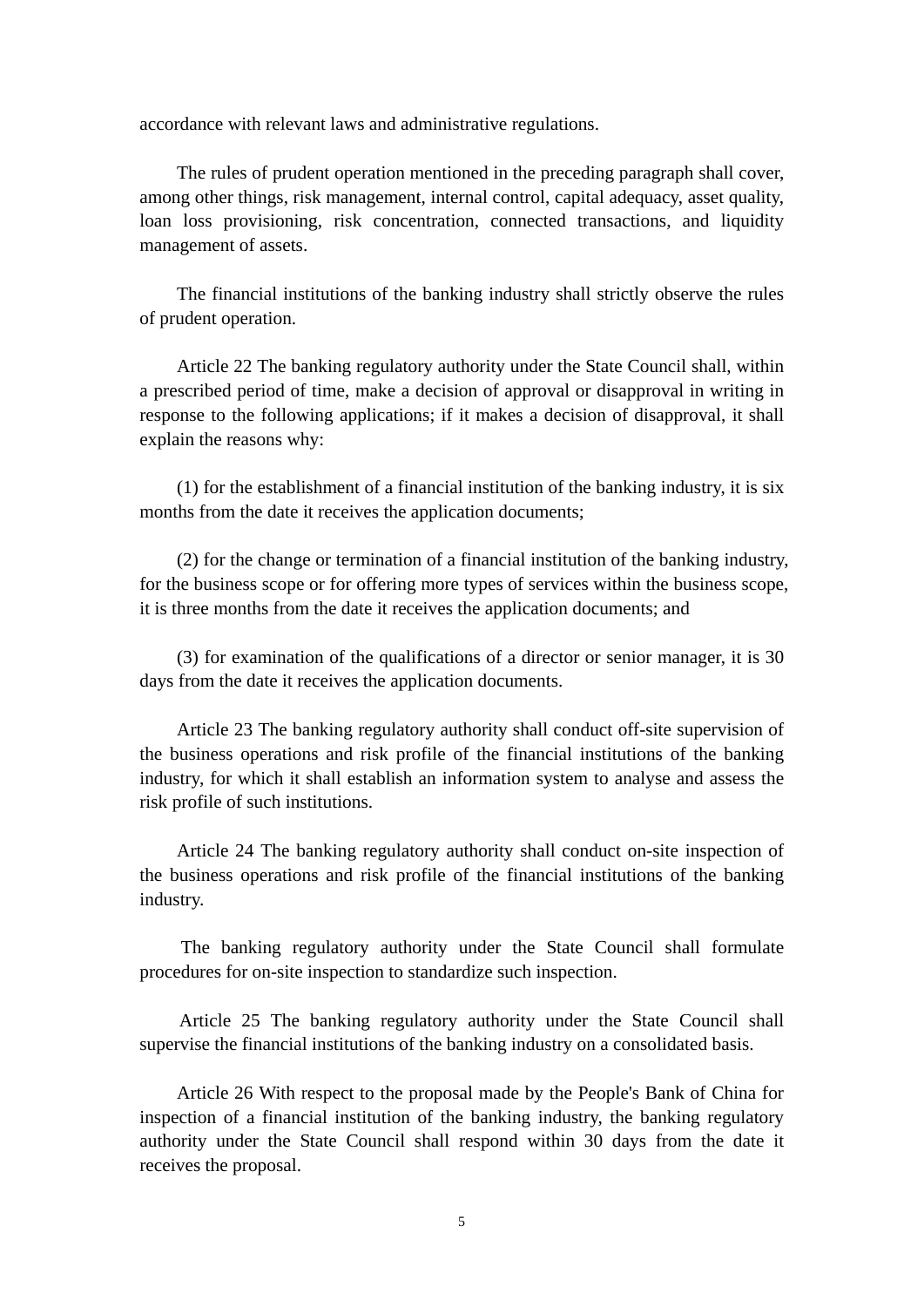Article 27 The banking regulatory authority under the State Council shall establish a rating system and an early-warning mechanism for supervision over the financial institutions of the banking industry, in order to determine, on the basis of the rating and risk profile of such institutions, the frequency and scope of on-site inspection of the institutions, as well as other supervisory measures that need to be taken.

 Article 28 The banking regulatory authority under the State Council shall establish a system of post responsibility for identifying and reporting emergencies in the banking industry.

 When it identifies any emergency that may lead to systemic risks in the banking industry and thus seriously jeopardize social stability, the banking regulatory authority shall immediately report the matter to the leading member of the banking regulatory authority under the State Council; the leading member shall, when deeming it necessary, immediately report to the State Council while informing the People's Bank of China, the finance department and other relevant departments under the State Council of the matter.

 Article 29 The banking regulatory authority under the State Council shall, in conjunction with the People's Bank of China, the finance department and other relevant departments under the State Council, establish a system for coping with emergencies in the banking industry, including formulating contingency plans, designating institutions and staff members, specifying their responsibilities and the measures and procedures, in order to ensure that emergencies in the banking industry are handled in a timely and effective manner.

 Article 30 The banking regulatory authority under the State Council shall be responsible for compiling, in a unified manner, statistics and reports of the financial institutions of the banking industry throughout the country and, in accordance with the relevant regulations of the State, publish the statistics and reports.

 Article 31 The banking regulatory authority under the State Council shall guide and oversee the activities of the self-regulated organizations of the banking industry.

 The self-regulated organizations of the banking industry shall submit their articles of association to the banking regulatory authority under the State Council for the record.

 Article 32 The banking regulatory authority under the State Council may engage in international exchange and cooperation related to regulation of and supervision over the banking industry.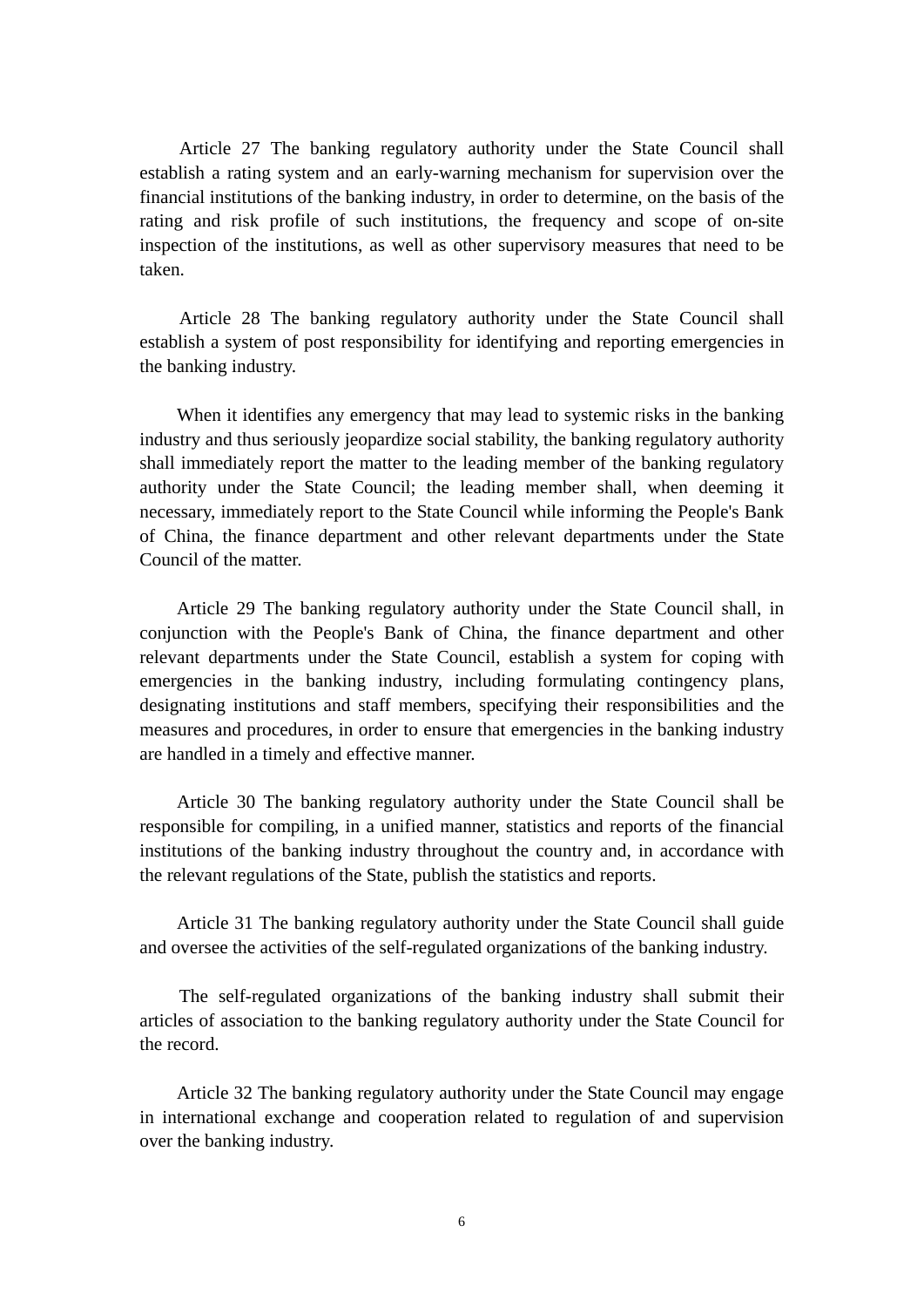### **Chapter IV**

Supervisory Measures

 Article 33 The banking regulatory authority shall, in light of the need for performing its duties, have the power to require the financial institutions of the banking industry to submit, in accordance with relevant regulations, their balance sheets, profit statements, other financial accounting statements, statistical reports and information concerning business operations and management, as well as the audit reports prepared by certified public accountants.

 Article 34 The banking regulatory authority may take the following measures to conduct on-site inspection, as required by prudent supervision:

(1)to enter a financial institution of the banking industry for on-site inspection;

 (2) to interview staff members of a financial institution and require them to provide explanations on the matters under inspection;

 (3) to check and make copies of the financial institution's documents and materials related to the matters under inspection, and to seal up the documents and materials that are likely to be removed, concealed or destroyed; and

 (4) to examine the computer system with which the financial institution controls its business data.

 On-site inspection shall be subject to approval by the leading member of the banking regulatory authority. For on-site inspection, there shall be no less than two inspectors, who shall produce their legal certificates and the written notification of inspection. Where there are less than two inspectors, or no legal certificates and written notification of inspection are produced, the financial institution shall have the right to refuse to accept inspection.

 Article 35 The banking regulatory authority may, in light of the need for performing its duties, hold supervisory consultations with the directors and senior managers of a financial institution of the banking industry, asking them to explain the important matters concerning business operations and risk management.

 Article 36 The banking regulatory authority shall instruct financial institutions of the banking industry to disclose, truthfully and in accordance with relevant regulations, to the public information, including, among other things, their financial and accounting reports, statements of risk management, changes in the directors and senior managers and other important matters.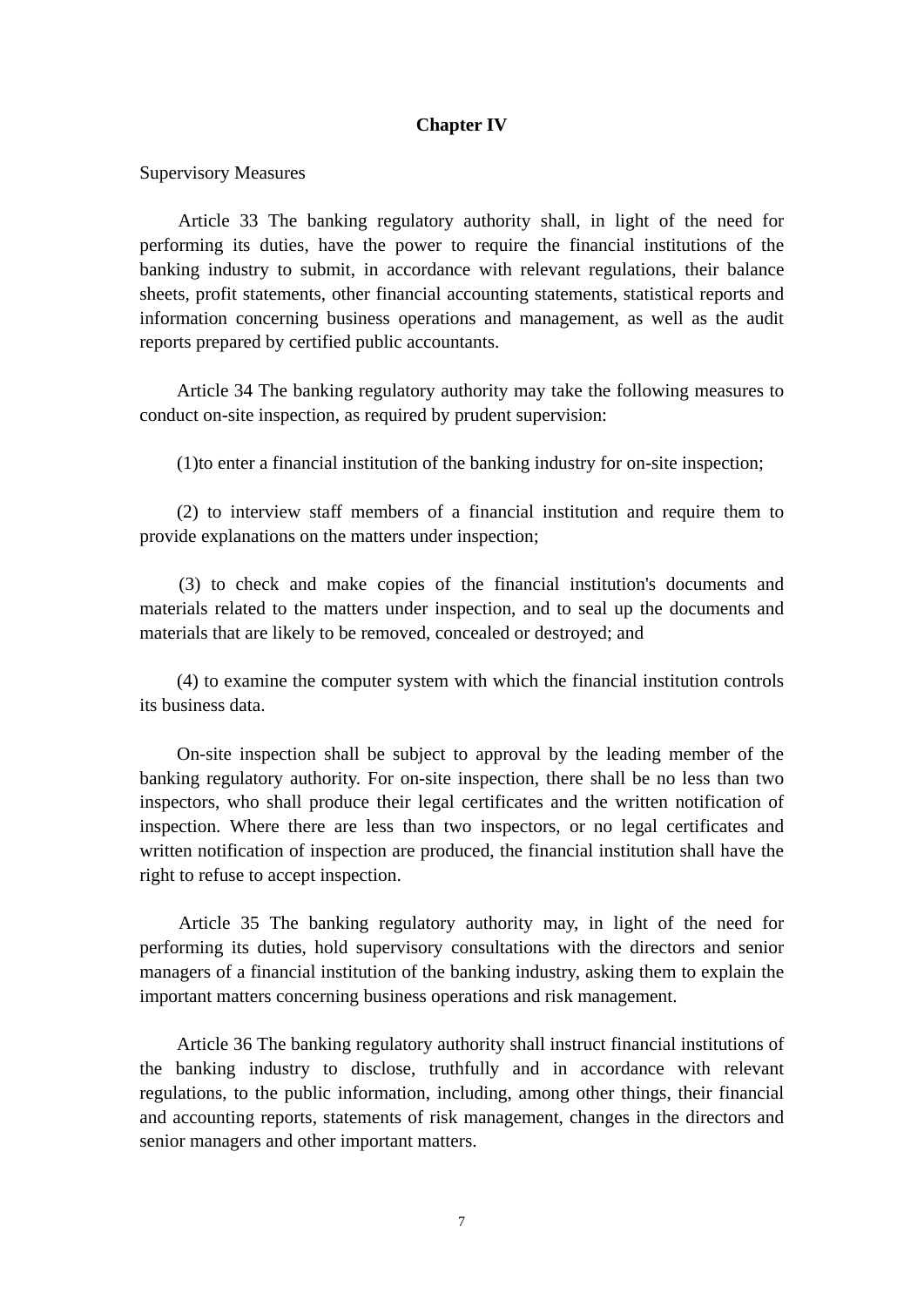Article 37 Where a financial institution of the banking industry violates the rules of prudent operation, the banking regulatory authority under the State Council or its office at the provincial level shall instruct it to rectify within a time limit; if it fails to comply at the expiration of the time limit, or the violation seriously threatens the sound and steady operation of the institution, jeopardizes the lawful rights and interests of the depositors and other customers, the banking regulatory authority under the State Council or its office at the provincial level may, with the approval of the leading member, take the following measures, depending on the seriousness of the circumstances:

 (1) instructing it to suspend part of its business or ceasing to give approval to its starting of new businesses;

(2) restricting the distribution of dividends and other returns;

(3) restricting asset transfers;

 (4) instructing the holding shareholders to transfer their rights or restricting the rights of the shareholders concerned;

 (5) instructing the institution to replace the directors or senior managers or restricting their rights; and

(6) ceasing to give approval to its establishment of new branches.

 After rectification, the financial institution shall submit a report to the banking regulatory authority under the State Council or its office at the provincial level. After the said authority or office inspects the institution and accepts it as conforming to the rules of prudent operation, it shall, within three days after the date of acceptance, discontinue the measures prescribed in the preceding paragraph.

 Article 38 Where a financial institution of the banking industry is experiencing or is likely to experience a credit crisis, thereby seriously jeopardizing the lawful rights and interests of depositors and other customers, the banking regulatory authority under the State Council may, in accordance with law, take over the institution or facilitate its restructuring. The take-over and restructuring shall be carried out in accordance with relevant laws and the regulations of the State Council.

 Article 39 Where a financial institution of the banking industry operates in violation of laws or is not operated or managed properly, thereby seriously threatening financial order and undermining public interests unless it is closed, the banking regulatory authority under the State Council shall have the power to close it.

Article 40 Where a financial institution of banking industry is taken over,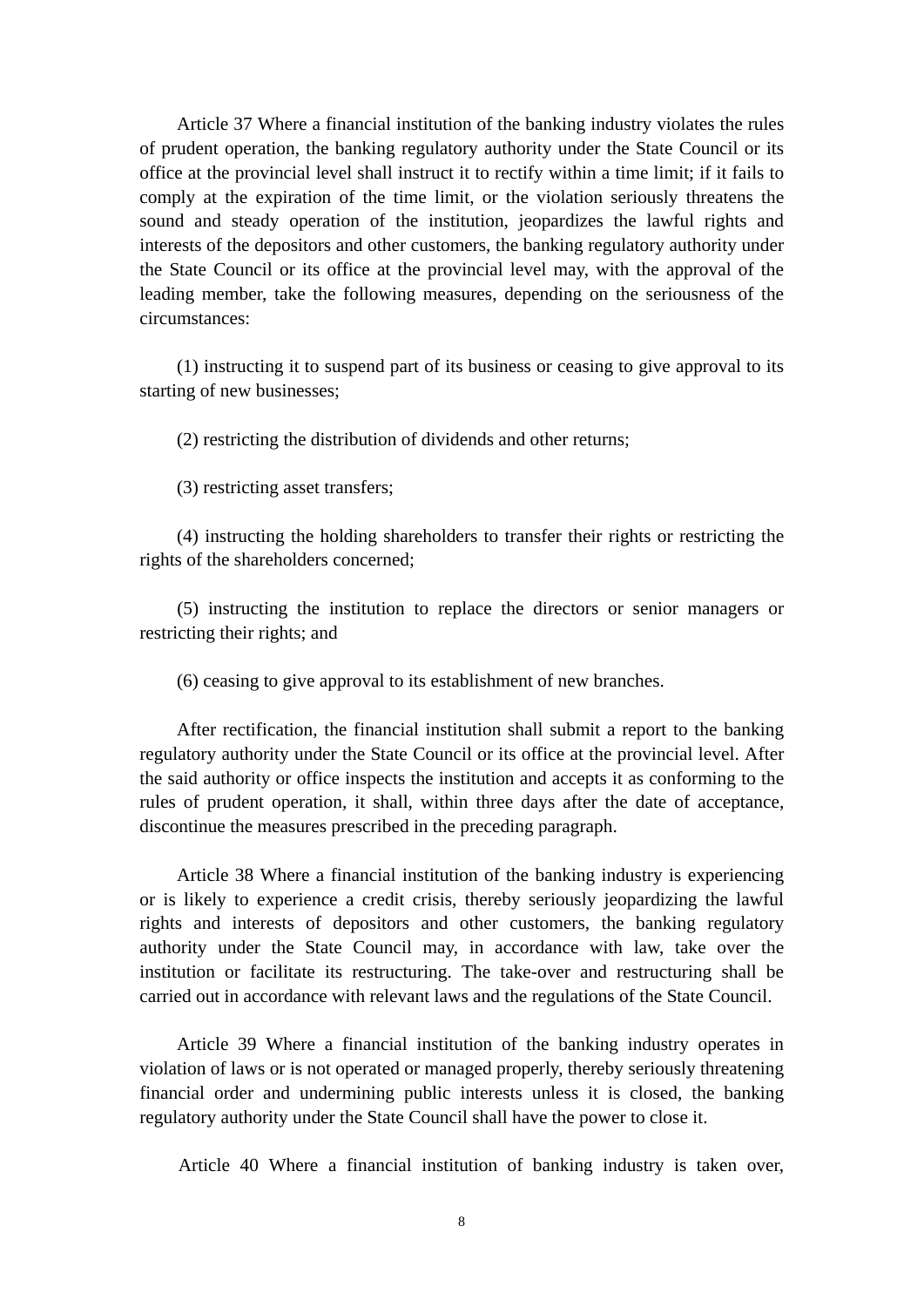restructured, or closed, the banking regulatory authority under the State Council shall have the power to require the directors, senior managers and other staff members of the institution to perform their duties according to the requirements of the authority.

 In the course of the take-over, restructuring or liquidation after the closure of the institution, the banking regulatory authority under the State Council may, with the approval of the leading member of the authority, take the following measures against the directors and senior managers who are directly in charge and the other staff members who are directly responsible:

 (1) where their departure from the People's Republic of China will cause heavy losses to the interests of the State, notifying the exit control authority of the need to prevent them, in accordance with law, from leaving the country; and

 (2) submitting an application to the judicial authority for prohibiting their moving to other places or their transferring of their property, or for establishing other rights on their property.

 Article 41 A banking regulatory authority shall, with the approval of the leading member of the banking regulatory authority under the State Council or of its office at the provincial level, have the power to inquire about the bank accounts of the financial institution of the banking industry suspected of violating laws in financial affairs, and the bank accounts of its staff members and connected parties; and may, with the approval of the said leading member, submit an application to the judicial authority for freezing the illegally obtained funds that are suspected of being about to be moved to other places or concealed.

## **Chapter V**

Legal Responsibility

 Article 42 Any staff member of the banking regulatory authority engaged in supervision commits any of the following acts shall be given administrative sanctions according to law; and if a crime is constituted, he shall be investigated for criminal responsibility in accordance with law:

 (1) in violation of relevant regulations, examining and giving approval to the establishment, change or termination of a financial institution of the banking industry, or its business scope or the services it offers within its business scope;

 (2) in violation of relevant regulations, conducting on-site inspection of a financial institution of the banking industry;

(3) failing to report an emergency in accordance with the provisions in Article 28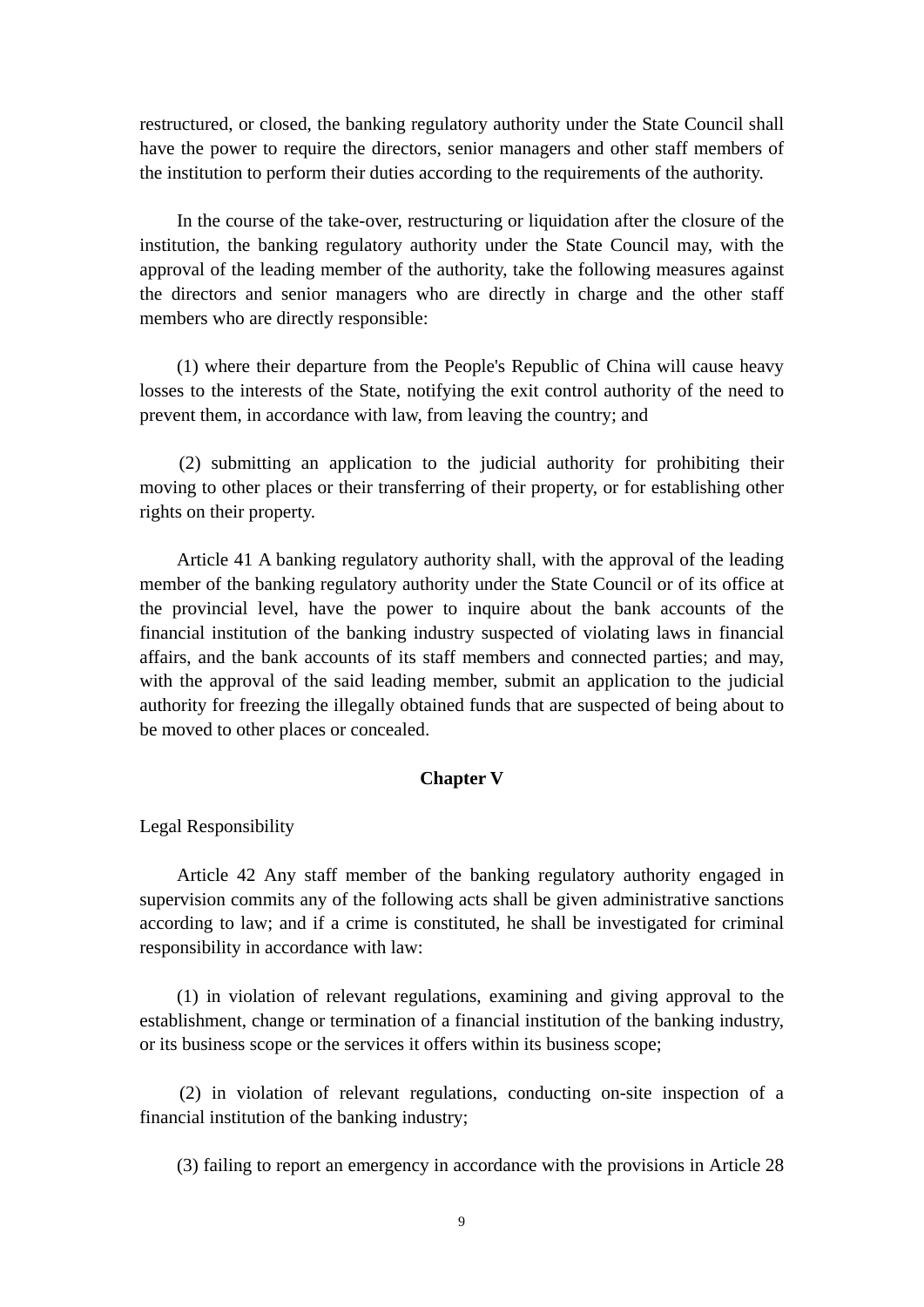of this Law;

 (4) in violation of relevant regulations, inquiring about bank accounts or submitting an application for freezing funds;

 (5) in violation of relevant regulations, taking measures against or penalizing a financial institution of the banking industry; and

(6) other acts such as abuse of power and neglect of duties.

 Any staff member of the banking regulatory authority engaged in supervision who commits embezzlement, bribery or divulgence of State secrets or the business secrets he knows, which constitutes a crime, shall be investigated for criminal responsibility according to law; and if it is not serious enough to constitute a crime, he shall be given administrative sanctions according to law.

 Article 43 Where a financial institution of the banking industry is established without authorization, or the business activities of financial institutions are illegally engaged in, the banking regulatory authority under the State Council shall outlaw such an institution and such business activities. If a crime is constituted, criminal responsibility shall be investigated according to law; if the case is not serious enough to constitute a crime, the unlawful gains shall be confiscated by the banking regulatory authority under the State Council; if the unlawful gains exceed RMB 500,000 yuan, a fine of not less than the amount of the unlawful gains but not more than five times that amount shall, in addition, be imposed; and if there are no unlawful gains or the amount of such gains is less than 500,000 yuan, a fine of not less than 500,000 yuan but not more than 2,000,000 yuan shall be imposed.

 Article 44 Where a financial institution of the banking industry commits one of the following acts, it shall be instructed by the banking regulatory authority under the State Council to rectify; if there are unlawful gains, such gains shall be confiscated; if the unlawful gains exceed 500,000 yuan, it shall, in addition, be fined not less than the amount of such gains but not more than five times that amount ; if there are no unlawful gains, or such gains are less than 500,000 yuan, it shall be fined not less than 500,000 yuan but not more than 2,000,000 yuan; if the circumstances are particularly serious, or if the institution fails to rectify within the prescribed period of time, the banking regulatory authority under the State Council may instruct it to suspend business for rectification or revoke its business license; if a crime is constituted, the institution shall be investigated for criminal responsibility according to law:

- (1) establishing a branch without approval;
- (2) making changes or terminating business operations without approval;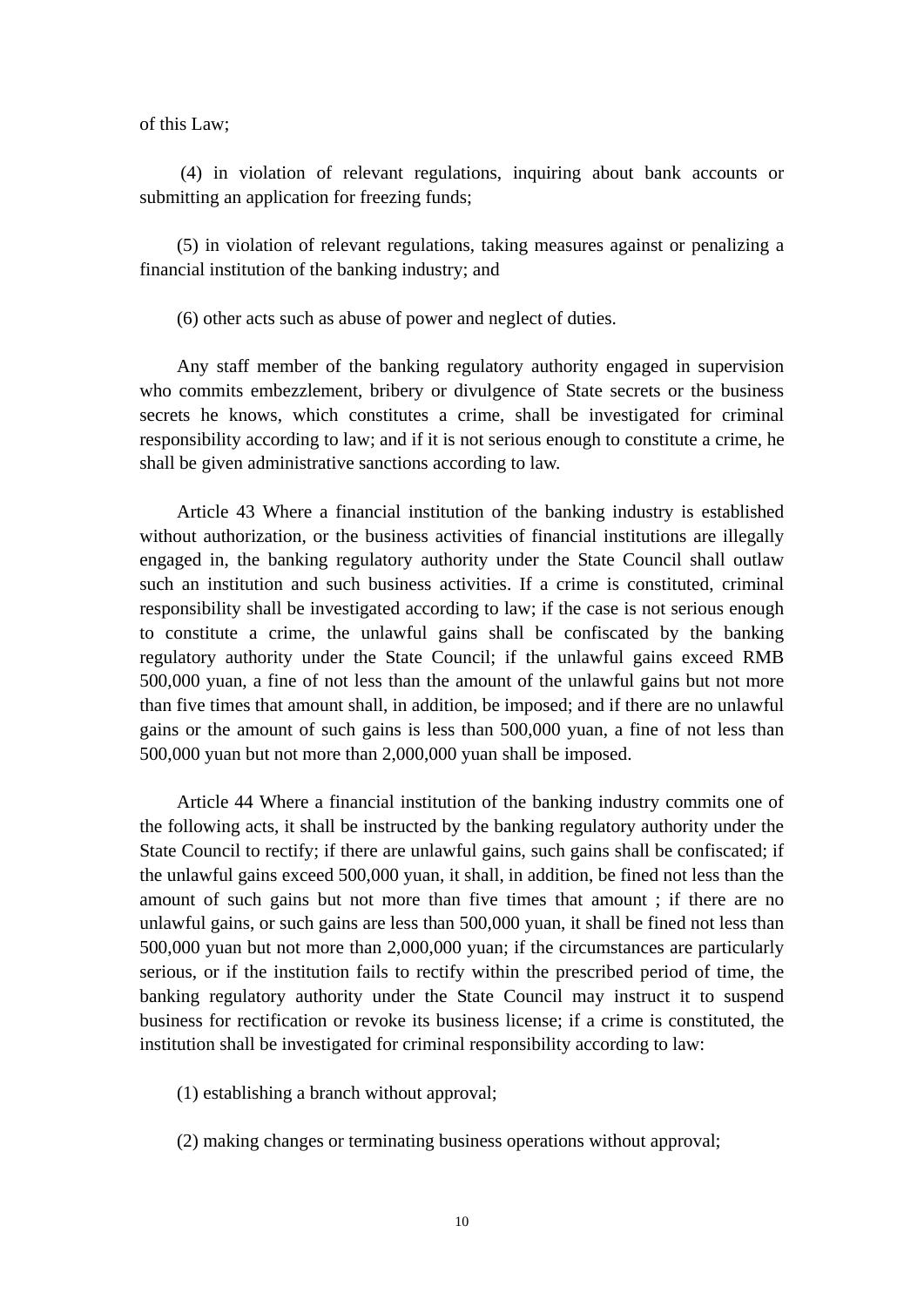(3) in violation of relevant regulations, engaging in business activities for which no approval is obtained or which are not put on record; and

 (4) in violation of relevant regulations, raising or lowering interest rates on deposits or loans.

 Article 45 Where a financial institution of the banking industry commits one of the following acts, the banking regulatory authority under the State Council shall instruct it to rectify and shall, in addition, impose on it a fine of not less than 200,000 yuan but not more than 500,000 yuan; if the circumstances are particularly serious, or if the institution fails to rectify within the prescribed period of time, the said authority may instruct it to suspend business for rectification or revoke its business license; if a crime is constituted, the institution shall be investigated for criminal responsibility according to law:

 (1) appointing directors or senior managers without subjecting their qualifications for the positions to examination;

(2) refusing to accept or obstructing the off-site supervision or on-site inspection;

 (3) providing statements, reports, documents or materials that are false or conceal important facts;

 (4) failing to disclose information to the public in accordance with relevant regulations;

(5) violating the rules of prudent operation to a serious extent; and

(6) refusing to enforce the measures as provided for in Article 37 of this Law.

 Article 46 Where a financial institution of the banking industry fails to provide statements, reports, documents or materials in accordance with relevant regulations, the banking regulatory authority shall instruct it to rectify. If it fails to comply within the prescribed period of time, it shall be fined not less than 100,000 yuan but not more than 300,000 yuan.

 Article 47 Where a financial institution of the banking industry violates laws, administrative regulations or regulations of the State governing regulation and supervision of the banking industry, the banking regulatory authority may, in addition to the penalties specified in Articles 43, 44, 45 and 46 of this Law, take the following measures, depending on the seriousness of the circumstances:

 (1) to instruct the financial institution to impose disciplinary sanctions on the directors and senior mangers who are directly in charge and the other persons who are